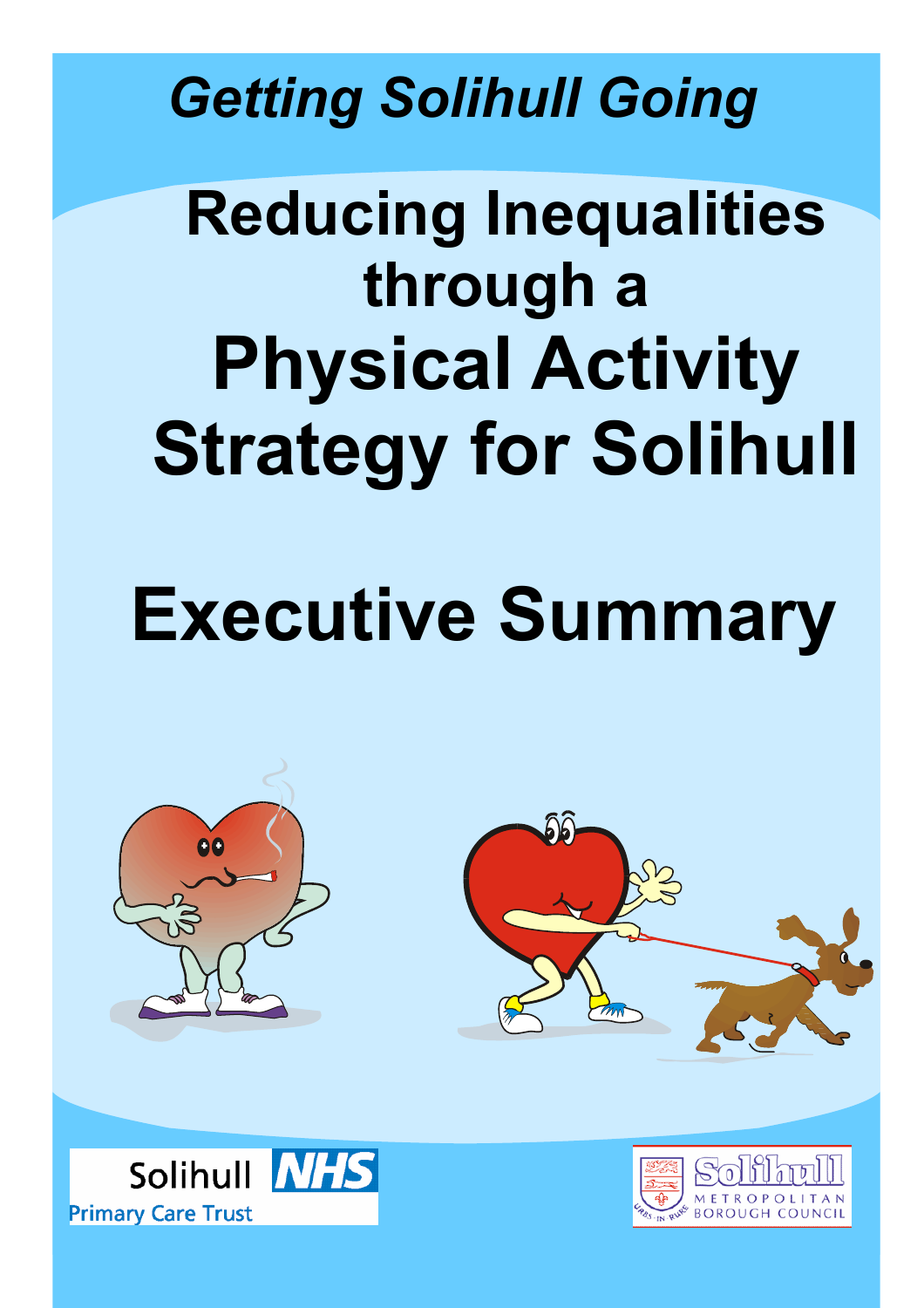#### **Introduction**

The aim of this first physical activity strategy for Solihull is to ensure that the Borough has the best chance, through working together, to increase levels of physical activity in the population, and so realise the health, educational, crime reduction, and social community benefits which lead from this. Physical activity is defined in its broadest sense, covering all activities that require physical effort.

The Physical Activity Strategy for Solihull, which has an emphasis on reducing health inequalities, emerged through a new joint strategic partnership, formed in 2003, which brings together all of the key stakeholders in terms of facility, service and advice provision in the Borough.

The draft strategy has emerged as a result of extensive consultation, national, regional and local research, and has been produced jointly by Solihull MBC, and Solihull Primary Care Trust, (PCT), who share a vision of health and well being for the Borough.

The strategy provides a framework for achieving key joint targets, and embracing a new joint approach.

### **National Context** [1](#page-1-0)

Three of the National key policy & strategy drivers are:

#### *Game Plan[2](#page-1-1)*

 $\overline{a}$ 

A strategy for delivering the Government's sport and physical activity objectives contains the aim of 70% of the population becoming moderately physically active

for 30 minutes on 5 days a week by 2020.



#### *Saving Lives – Our Healthier Nation[3](#page-1-2)*

This is the Government white paper heralding the introduction of national targets including coronary heart disease, stroke and cancer. The document also calls for new directions, new and more effective partnerships at local level between NHS, Local Authorities, and other agencies.

#### *Tackling Health Inequalities: A Programme for Action* [4](#page-1-3)

This sets out plans to tackle health inequalities over the next 3 years. It lays the foundations required to achieve the challenging national targets for 2010, including preventing and managing risks such as obesity, diet, physical activity and hypertension through effective primary care and public health interventions.

#### *Figure 1 Patterns of Physical Activity in England[5](#page-1-4)* **Females Males**



<span id="page-1-0"></span><sup>1</sup> Appendix 1 of the final strategy will list all of the key policy drivers for physical activity

<span id="page-1-1"></span><sup>2</sup> Joint DCMS/Strategy Unit report 2002

<span id="page-1-2"></span><sup>3</sup> 1999 Government White Paper

<span id="page-1-3"></span><sup>4</sup> Department of Health 2003

<span id="page-1-4"></span><sup>5</sup> Joint Health Surveys Unit 1999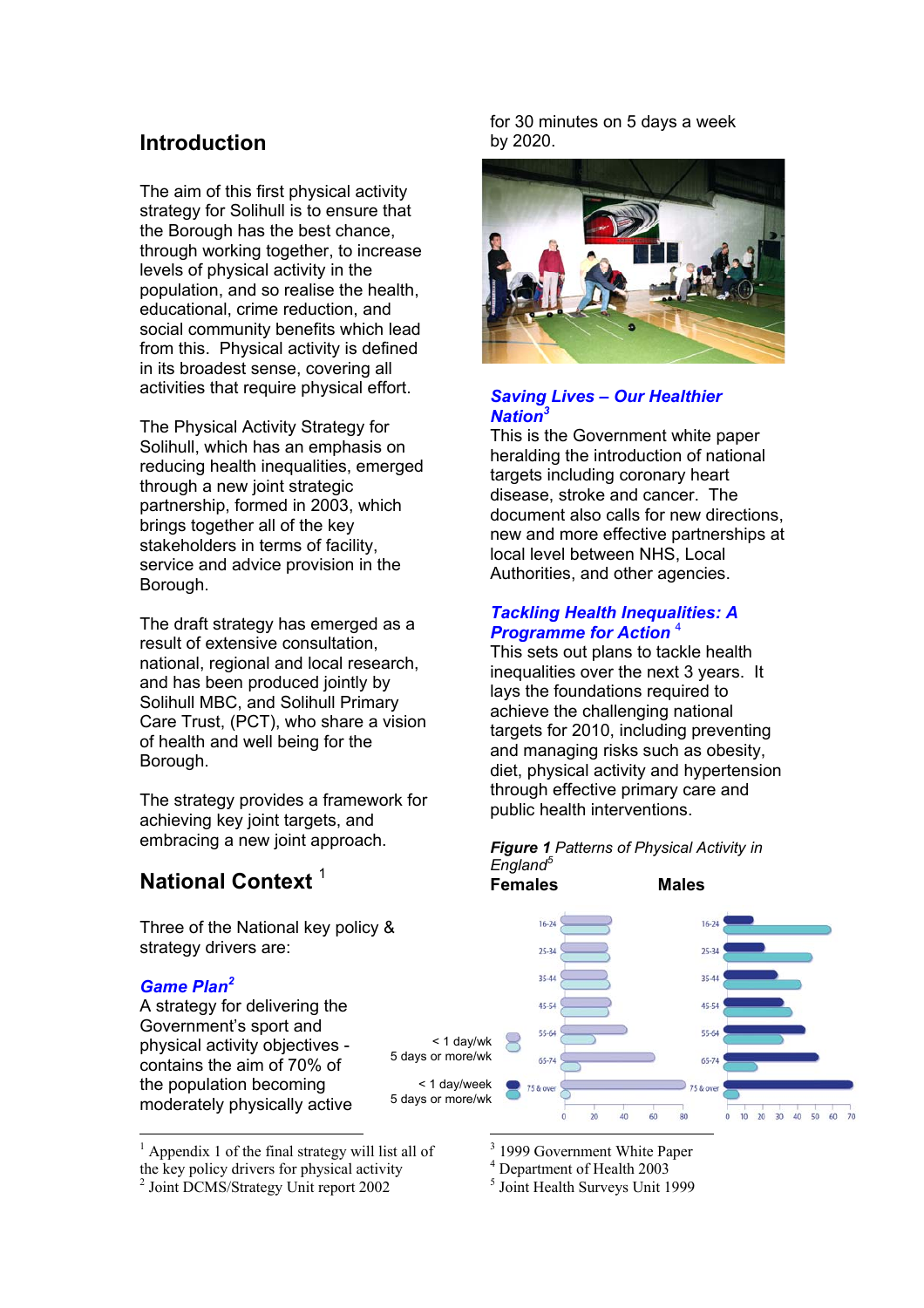*"Only 32% of the population reported that they are currently moderately physically active for 5 x 30 minute sessions per week"[6](#page-2-0)*

#### **Local Context**

Traditionally in Solihull the Local Authority has emphasised sport, through the provision of public leisure centres, and sports development, and engaged with Solihull PCT on a scheme by scheme basis. The health sector has focused resources on clinical treatment with a relatively small resource for prevention.

The education sector has concentrated on curriculum delivery, and team sports, with additional lunchtime and outside normal school hours provision.

The new joint approach involves the numerous providers of physical activity services and facilities in agreeing fundamental changes in delivery across public, private & voluntary sectors further education and workplace.

Physical Activity Contributions 1998



#### *Inequalities*

 $\overline{a}$ 

The picture in Solihull follows national trends in so far as the areas of highest deprivation display the greatest health inequalities, for example:

Cancer deaths per 1000 population:

| <b>Chelmsley Wood</b> | 207.62 |
|-----------------------|--------|
| <b>Smith's Wood</b>   | 208.52 |

Compared to:

**St Alphege 96.21**

Educational achievement 5 GCSEs

- A northern school 24%
- A southern school 73%

These indicators along with crime highlight the need to focus local action for physical activity on the more deprived wards of:

- Smith's Wood
- Chelmsley Wood
- Kingshurst & Fordbridge

However attention also needs to be given to pockets of inequality elsewhere, such as Shirley West and within minority populations.

This new, broad approach has the potential to make an impact on both the inequalities and general health needs within the Borough.

#### **Strategy Formulation**

The strategy is designed to establish how we get from where we are now to where we want to be. It has been developed through research and consultation with stakeholders and is based on an audit of current access to, awareness of, and participation in local facilities and opportunities for physical activity, crime reduction initiatives, research on interventions that work and analysis of local health need. The strategy links to numerous other plans and strategies, including crime & disorder strategy, regional sports plan, leisure facilities assessment & plan, playing pitch strategy, and obesity strategy. It is the intention of this strategy not to add to the plethora of strategies, with a separate sports area,

<span id="page-2-0"></span><sup>6</sup> Source Game plan for Sport 2002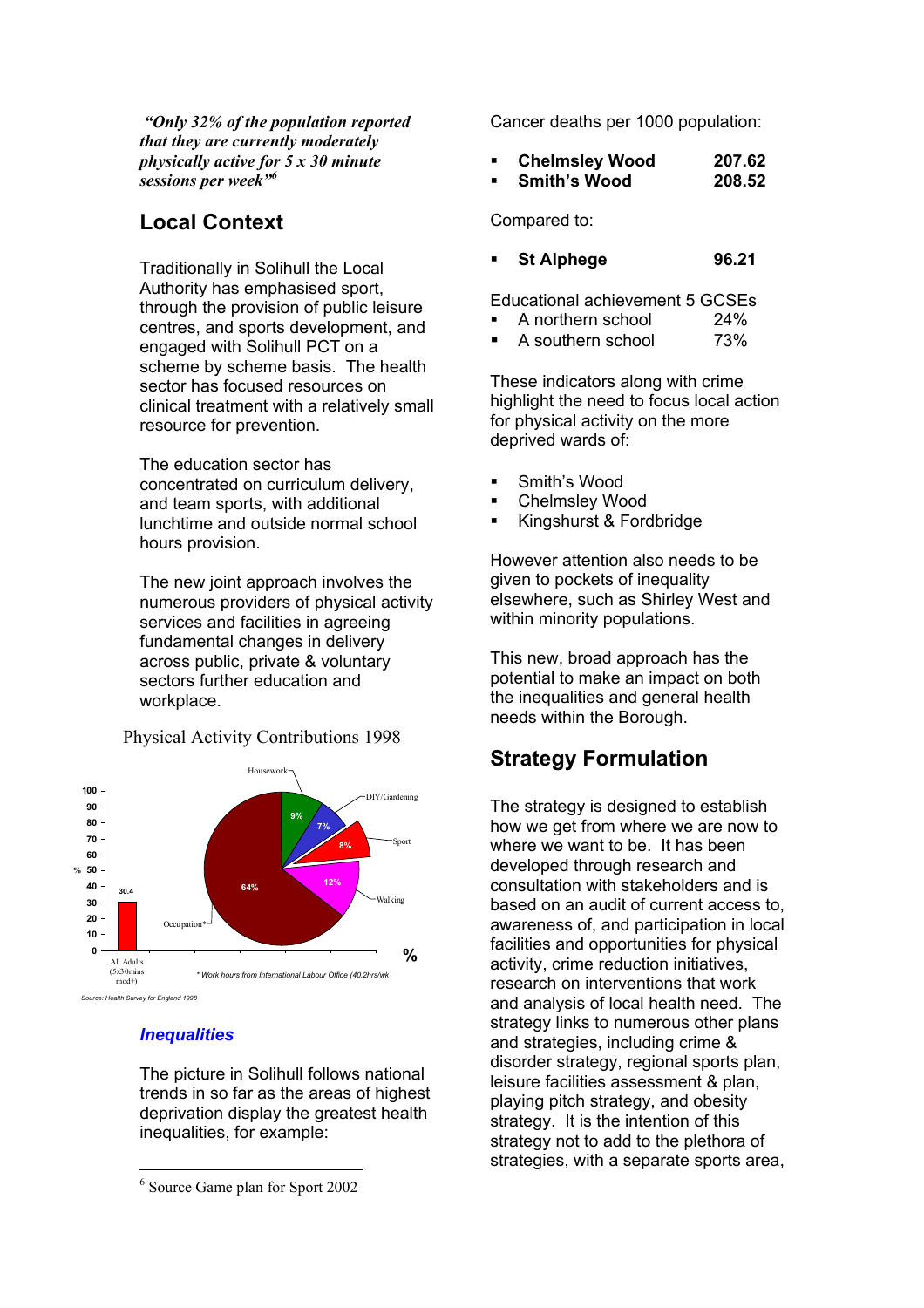but to use this as an inclusive approach integrating sport.

Key findings from the research<sup>7</sup> indicate some *key challenges* for Solihull:

- There is no reliable baseline of data at ward level relating to physical activity availability and participation
- **Physical activity provision is** fragmented
- **Accessibility is varied and** inequitable
- There is a need to ensure advice on physical activity is accurate and consistent
- Ensure that development is based on sustainable long term provision

#### *Where are we now?*

Research suggests that only 32% of the population are physically active to levels that can improve health. Further, that some sections of the community, for example those living in areas of deprivation, those with disabilities, black and ethnic minorities, women, those on low incomes and those in the 50+ age range, are more at risk than others. However there is a growing research evidence base on how to overcome the barriers to becoming more active.

#### *Where do we want to get to?*

The Government target is to get 70% of the adult population reasonably active (30 minutes of moderate intensity physical activity 5 days of the week) by  $2020.<sup>8</sup>$  $2020.<sup>8</sup>$  $2020.<sup>8</sup>$ 

A secondary recommendation is that young people take part in at least 1 hour per day of moderate intensity physical activity.<sup>8</sup>

#### *How are we going to get there?*

Having analysed the key findings, in the context of the local and national data available, a vision, aims and strategic objectives were developed to address the priority needs for action for Solihull.

#### **Vision[9](#page-3-2)**

*"A place where everyone has equal opportunity, and is supported and encouraged, to live an active lifestyle, within their range of ability."*



#### **Aim**

 To increase significantly the levels of physical activity through sport, recreation, leisure and every day life particularly among disadvantaged groups.

#### **Targets may include:**

- To deliver 75% of children spending at least 2 hours per week on PE and physical activity by 2006.[10](#page-3-3)
- To work towards the Government target of 75% of children spending at least 1 hour per day on physical activity
- To work towards the Government's target of 70% of the adult population moderately physically active on 5 days a week by 2020.

 $\overline{a}$ 

 $\overline{a}$ 

<span id="page-3-2"></span><sup>&</sup>lt;sup>9</sup> Set through key stakeholder consultation 2004

<span id="page-3-3"></span><sup>10</sup> DFES target for 2007

<span id="page-3-1"></span><span id="page-3-0"></span><sup>8</sup> Chief Medical Officers Report 2004